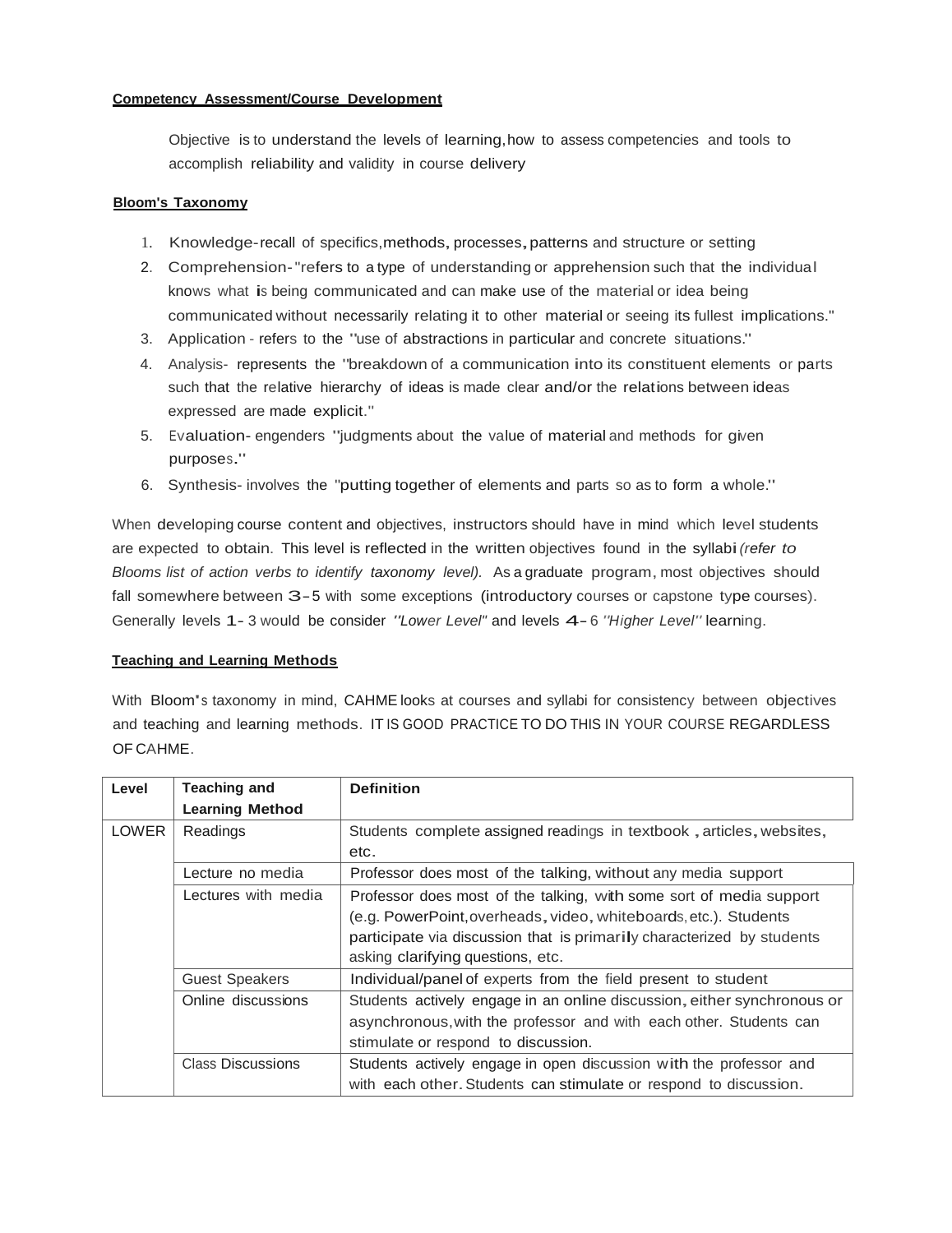|               | Web-based modules      | Interactive learning via CD/DVD/Internet that is more than searching      |  |  |
|---------------|------------------------|---------------------------------------------------------------------------|--|--|
|               |                        | for information or reading websites                                       |  |  |
| <b>HIGHER</b> | In-class               | Students formally deliver information to the rest of the class in a well- |  |  |
|               | Presentations          | prepared format that required analysis and preparation                    |  |  |
|               | Cases                  | Students actively engage in analyzing a case study to determine           |  |  |
|               |                        | causes, implications, strategies etc. Case analysis is either shared with |  |  |
|               |                        | the class through open and interactive discussion or debate, or           |  |  |
|               |                        | students prepare a written case analysis for review and feedback.         |  |  |
|               | <b>Team activities</b> | Three or more students collaborate as a group to complete one             |  |  |
|               |                        | deliverable                                                               |  |  |
|               | Simulation exercises   | Interactive learning in which students' actions significantly affect how  |  |  |
|               |                        | the learning unfolds and the subsequent outcomes of the learning.         |  |  |
|               |                        | Simulations may or may not be computer based (e.g. tabletop               |  |  |
|               |                        | simulations).                                                             |  |  |
|               | <b>External Field</b>  | Students are placed in non-academic applied or real-world work            |  |  |
|               | Experiences            | settings and allowed to learn from the work experience, including         |  |  |
|               |                        | externships and internships. Learning outcomes are shared in the          |  |  |
|               |                        | academic environment and evaluated.                                       |  |  |
|               | Strategic/Consulting   | Students actively engage in completing an actual consulting project for   |  |  |
|               | Projects               | a health organization. Alternatively, students complete an assignment     |  |  |
|               |                        | that stimulates a realistic project in a health organization.             |  |  |
|               | Reflective learning    | Students complete structured process (e.g. journaling, one minute         |  |  |
|               |                        | response, assessment instruments, weekly reports) to review,              |  |  |
|               |                        | understand, analyze, and evaluate their own learning and/or               |  |  |
|               |                        | performance. The evaluation should be based on pre-selected criteria.     |  |  |
|               |                        | In addition, the assessment could include a comparison of their           |  |  |
|               |                        | performance assessment with their peers and/or experts in the field.      |  |  |

## Assessment Methods

The next question is how do we assess that the learning methods employed are effective and at the level of the objectives. Again, keep in mind Bloom's taxonomy and the desired level of attainment. So if the instructor's objective is at <sup>a</sup> higher level, the assessment should be of <sup>a</sup> higher level method. ANOTHER GOOD PRACTICE REGARDLESS OF CAHME.

| level         | Assessment Method     | Definition                                                               |  |  |
|---------------|-----------------------|--------------------------------------------------------------------------|--|--|
| LOWER         | Pre/Post knowledge    | Any formal comparative assessment of the students knowledge or           |  |  |
|               | or skill testing      | skills both before and after a learning intervention                     |  |  |
|               | Exams                 |                                                                          |  |  |
|               | Midterm, Final, Other | Any formal exam (including essay, short answer, multiple choice etc)     |  |  |
|               |                       | to evaluate student learning                                             |  |  |
|               | Papers/reports        | Student generated written work that is part of the learning process or   |  |  |
|               |                       | is the final documentation of learning, including research reports, mid- |  |  |
|               |                       | term and or final papers                                                 |  |  |
| <b>HIGHER</b> | Observation           | Faculty or student-generated observational assessment of skills or       |  |  |
|               | Checklists            | behaviors; could be completed by self, peers, faculty, or other experts  |  |  |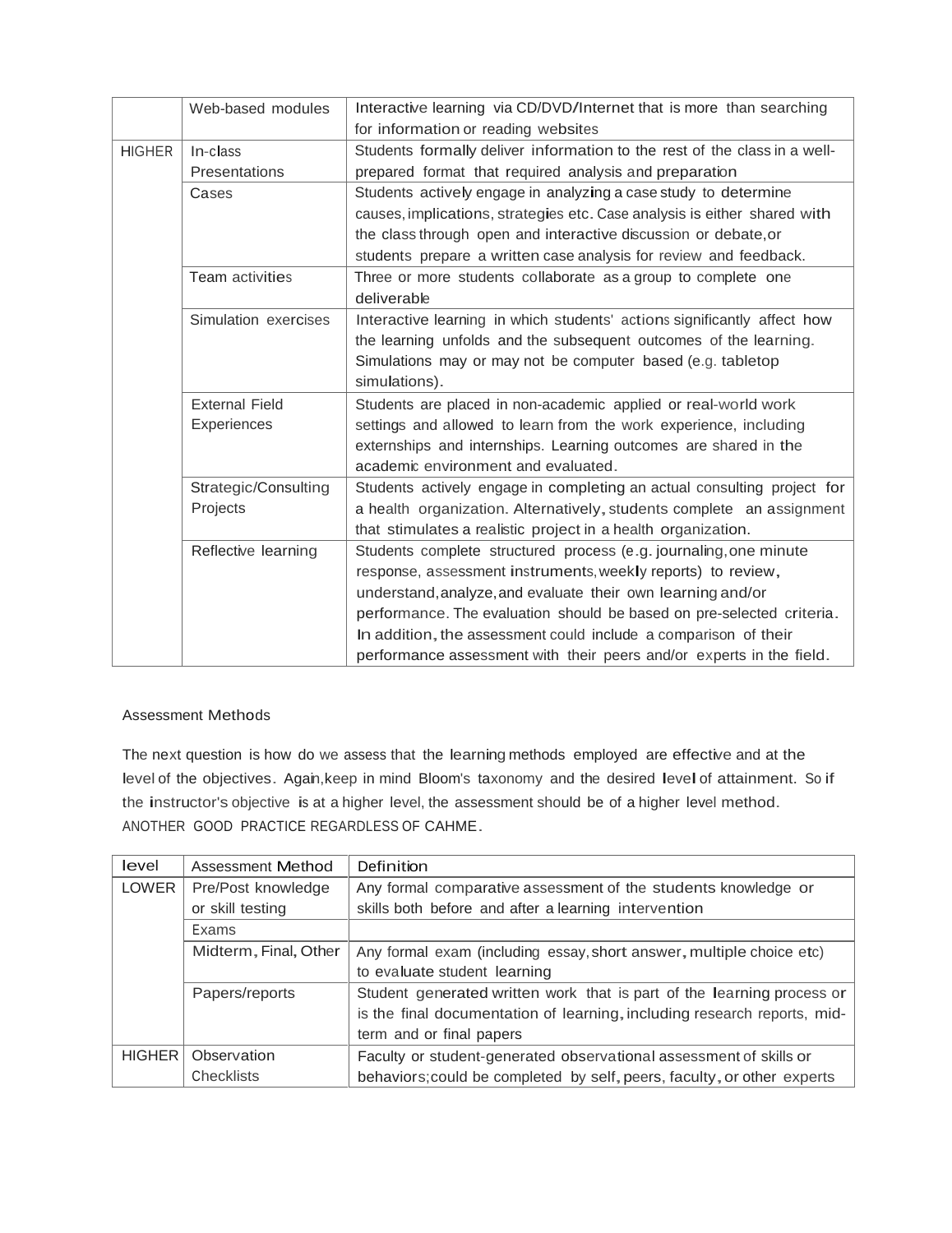|                            | etc.                                                                       |  |
|----------------------------|----------------------------------------------------------------------------|--|
| Case review and            | Utilization of a predetermined set of variables/criteria to evaluate case  |  |
| feedback                   | analysis work, and to provide effective suggestions/recommendations        |  |
|                            | for improvement                                                            |  |
| Project review and         | Utilization of a predetermined set of variables/criteria to evaluate case  |  |
| feedback                   | analysis work, and to provide effective suggestions/recommendations        |  |
|                            | for improvement                                                            |  |
| Team effectiveness         | Criterion-based observational feedback of student behavior (and            |  |
| assessment                 | possibly work products) in team projects                                   |  |
| Journals                   | Collection of reflective writings, either structured or free form, about a |  |
|                            | topic                                                                      |  |
| Experiential               | Collection of evidence, prepared by the student and evaluated by the       |  |
| Report/Portfolios          | faculty member, to demonstrate mastery, comprehension, application,        |  |
|                            | and synthesis against a standardized assessment rubric                     |  |
| <b>Reflective Modeling</b> | Standardized techniques to facilitate awareness and evaluation of          |  |
|                            | one.s behavior and to generate plans for improvement, including self,      |  |
|                            | peer, faculty, preceptor or other expert assessment                        |  |
| Class participation        | Active monitoring, assessment, and feedback focused on the                 |  |
|                            | frequency, consistency, and quality of the student.s participation         |  |
|                            | during face to face and online discussions                                 |  |
| Strategic or               | Students actively engage in completing an actual consulting project for    |  |
| <b>Consulting Projects</b> | a health organization. Alternatively, students complete an assignment      |  |
|                            | that simulates a realistic project in a health organization                |  |

# **Reliability and Validity**

With any assessment and especially with the grade sensitive student population that we serve, instructors need to be cognizant that the assessments have validity. Validity in this context is that the assessment is <sup>a</sup> valid measure of higher order learning. Reliability relates to the ability to ensure that you are consistent in your measure across students and graders. Given that many of our assessment methods are higher order in nature,this can sometimes be difficult to obtain. There are some tools/techniques that we can employ.

## *Rubrics*

A rubric can be defined as a descriptive guideline,a scoring guide or specific pre-established performance criteria in which each levelof performance is described to contrast it with the performance at other levels. Rubrics help establish expectations to students on assessments as well as provide <sup>a</sup> discrete guideline to the instructor/grader on the assessment to reduce variability and improve reliability across graders. There are two approaches to creating rubrics:1. Holistic;2.Analytic. Holistic rubrics focus on <sup>a</sup> single object or behavior. Analytic rubrics focus on multiple outcomes of <sup>a</sup> particular assessment. Examples are listed below: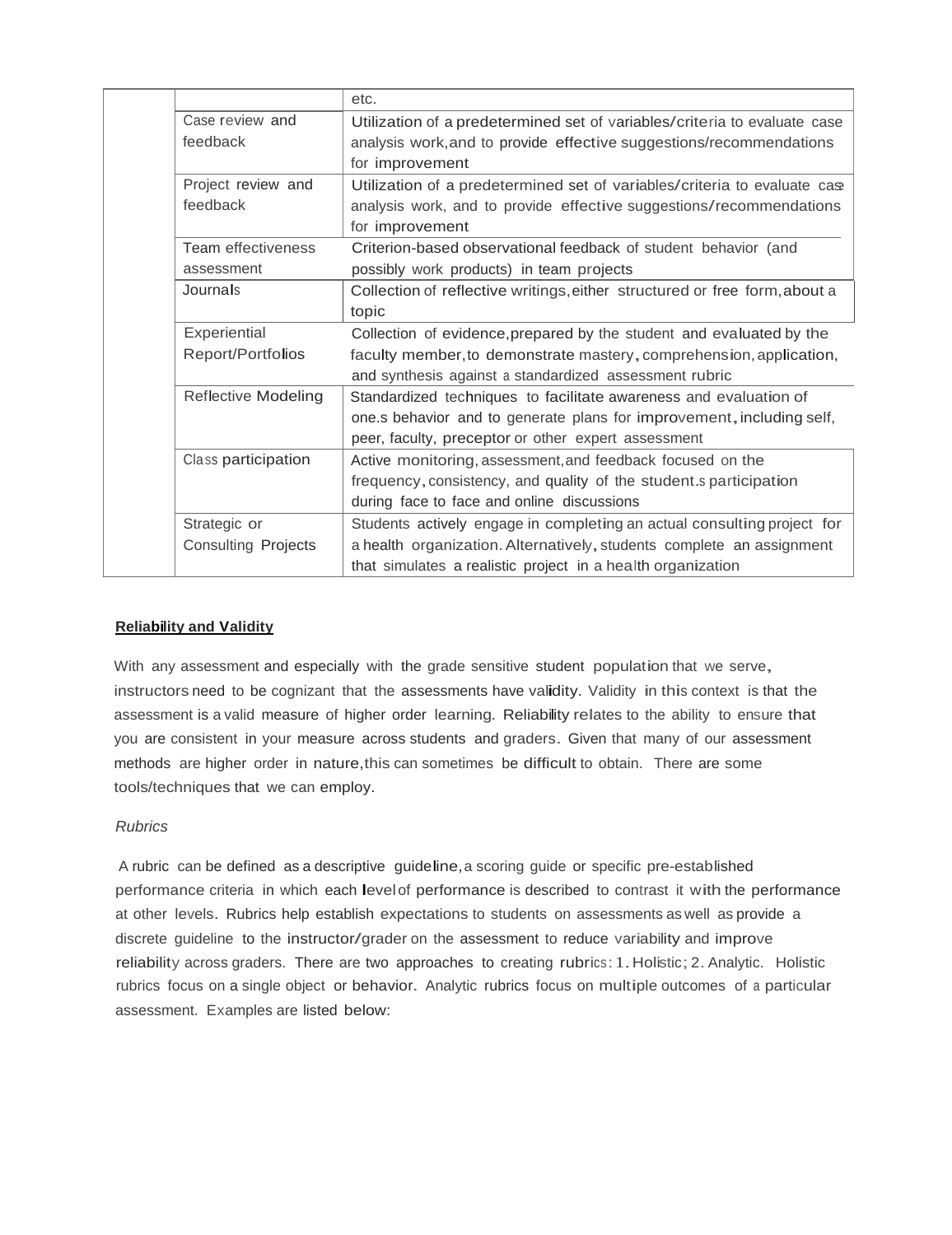Holostic Rubric

| Rating                | Detailed Description of Performance at Each level  |
|-----------------------|----------------------------------------------------|
| Inadequate            | The essay has at least one serious weakness. It    |
|                       | may be unfocused, underdeveloped, or rambling.     |
|                       | Problems with the use of language seriously        |
|                       | interfere with the reader's ability to understand  |
|                       | what is being communicated.                        |
| Developing Competence | The essay may be somewhat unfocused,               |
|                       | underdeveloped, or rambling, but it does have      |
|                       | some coherence. Problems with the use of           |
|                       | language occasionally interfere with the reader's  |
|                       | ability to understand what is being communicated.  |
| Acceptable            | The essay is generally focused and contains some   |
|                       | development of ideas, but the discussion may be    |
|                       | simplistic or repetitive. The language lacks       |
|                       | syntactic complexity and may contain occasional    |
|                       | grammatical errors, but the reader is able to      |
|                       | understa nd what is being communicated.            |
| Sophisticated         | The essay is focused and clearly organized, and it |
|                       | shows depth of development. The language is        |
|                       | precise and shows syntactic variety, and ideas are |
|                       | clearly communicated to the reader.                |

\*Source: Allen (2004),p. 139.

# Analytic Rubric

|                  | <b>Below Expectations</b> | <b>Meets Expectations</b> | <b>Exceeds</b>       |
|------------------|---------------------------|---------------------------|----------------------|
|                  |                           |                           | <b>Expectations</b>  |
| Range of         | The paper cites only      | The paper cites           | The paper cites a    |
| relevant         | web sites, has too        | Reasonably relevant       | rich array of        |
| materials        | few primary sources,      | Web sites, journals,      | relevant web sites,  |
|                  | or frequently cites       | and books, although       | journals, and books, |
|                  | sources only              | too few sources are       | including classic    |
|                  | marginally                | used or key materials     | materials related to |
|                  | related to the topic      | that should have          | the topic.           |
|                  |                           | been cited are            |                      |
|                  |                           | missing.                  |                      |
| <b>Citations</b> | The paper fails to cite   | Most of the citations     | All citations are    |
|                  | sources using a           | follow a consistent.      | complete, accurate,  |
|                  | consistent, formal,       | formal style,             | and consistently     |
|                  | citation style.           | although occasionally     | conform to a formal  |
|                  |                           | citations contain         | style.               |
|                  |                           | minor errors or           |                      |
|                  |                           | provide incomplete        |                      |
|                  |                           | information.              |                      |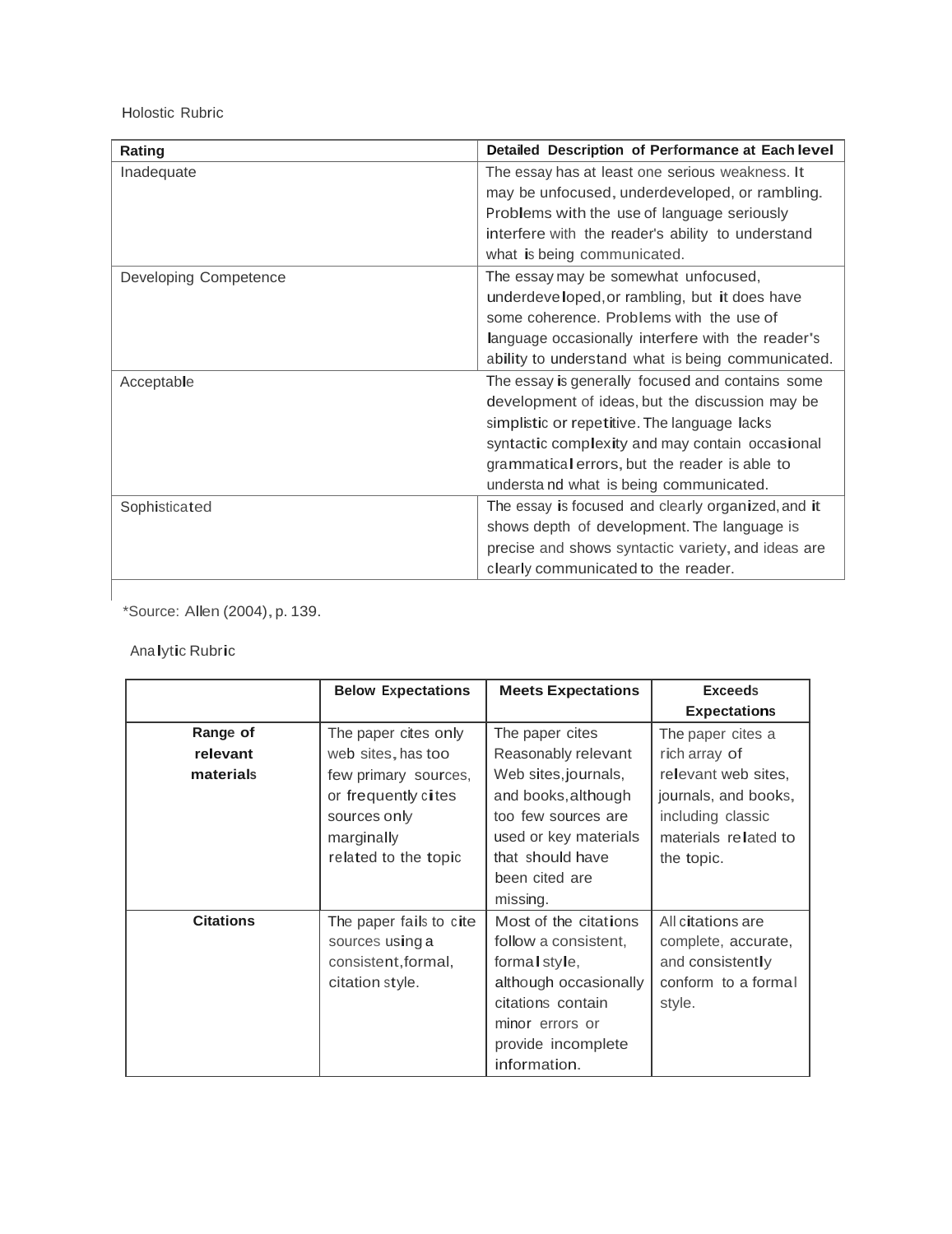| Use of     | Cited materials are    | Cited materials      | Cited materials are  |
|------------|------------------------|----------------------|----------------------|
| Sources    | poorly integrated      | generally are        | well-integrated into |
|            | into                   | integrated into the  | the paper and        |
|            | the paper and          | paper, but some      | connections          |
|            | connections            | important            | between sources      |
|            | between sources are    | connections between  | are explicitly       |
|            | not                    | sources are not      | discussed.           |
|            | noted.                 | explored.            |                      |
| Plagiarism | The student fails to   | The source of        | The source of all    |
|            | cite                   | information is       | ideas is carefully   |
|            | sources when using     | generally clear, but | documented and       |
|            | other's ideas or fails | occasionally may be  | quotations are       |
|            | to                     | ambiguous.           | properly indicated.  |
|            | include necessary      | Quotations are       |                      |
|            | quotation marks or     | properly indicated.  |                      |
|            | page numbers           |                      |                      |
|            | for direct quotations. |                      |                      |

\*Source: Allen {2004),p.139.

## *Developing Rubrics*

- 1. Determine learning outcome that you wish to assess
- 2. Define the ratings and descriptors for the scale (ie.  $1 -$ Beginning;  $2 -$ Basic;  $3 -$ Proficient; etc)
- 3. Define the descriptions of what student performance would look at each level. Use of Bloom's action words can be helpful in this exercise. If there are specific criteria that you are looking for identify it here, for example: Calculate variances; cite one peer reviewed article;etc.

#### *Inter-rater Reliability*

Similar to observational studies that rely on multiple observers to rate targets, instructors should be concerned when TAs or multiple people are grading a particular assessment. Research studies employ several different statistics to ensure inter-rater reliability. While these methods could certainly be employed, this level of rigor is generally not required for general assessments. Some good practices to keep in mind:

Depending upon the size of the course,graders should select <sup>a</sup> sample of one or more assessments,independently grade the same assessment and meet collectively to review results Identify areas of disagreement between graders and come to consensus of final result Utilize rubrics as best as possible to keep grading on focus and eliminate potential biases.

#### **Resources**

Center for InstructionalTechnology and Training- <http://citt.ufl.edu/>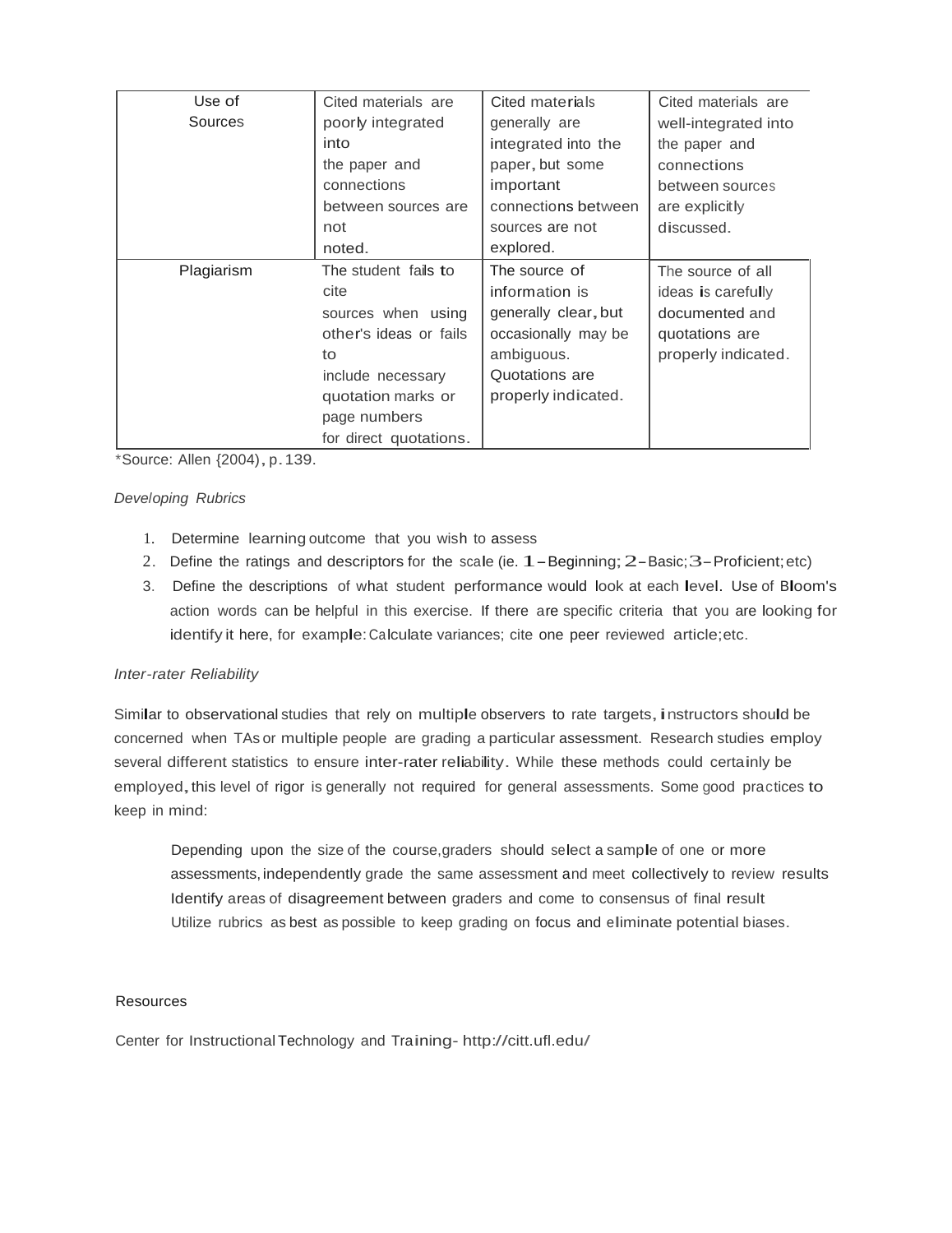National Center for Healthcare Leadership - Competency Integration for Health Management Education http://www.nchl.org/documents/ctrl hyperlink/doccopy5755 uid892012228502.pdf

# **Bloom's Taxonomy of Educational Objectives: The Classification of Educational Goals**

# **Illustrative Verbs- Cognitive Domain**

**1.0 Knowledge (of):** *specifics- facts, terms; ways and means of dealing with specifics-conventions, trends, sequences, classifications,categories, criteria, and methods; universals and abstractions principles, generalizations, theories, and structures.* Describe - Determine- Define- Identify- Match - Recall- Specify - State

**2.0 Comprehension:***translation; interpretation; and extrapolation.* Clarify- Discuss- Distinguish between Determine consequences- Draw conclusions- Explain Express- Interpret - Predict Respond to - Provide examples of

## **3.0 Application:**

Act/take action Advocate/support/promote Appeal to Apply principles/theorems/abstractions Calculate Categorize Champion Classify Challenge Commit Conduct Consult Deploy Demonstrate Encourage Facilitate Implement Increase/decrease Inquire Insure Manage Maintain/sustain Obtain/procure Participate in Predict effec ts Provide/give Pursue Reinforce Select/choose Seek/pursue Implement Set Solicit

**4.0 Analysis (of):** *elements; relationships; and organizational principles* Break down Challenge Check inconsistencies Delve into Describe interrelationships Differentiate between/among Distinguish between/among **Discriminate** Identify relationships among Infer Interpret Investigate Look into

**5.0 Evaluation:***judgments in terms of internal evidence and external criteria* Assess Apply standards Appraise Benchmark Compare Evaluate Indicate Monitor Trace/track Weigh

**6.0 Synthesis:** *production of a unique communication or plan; derivation of a set of abstract relations*